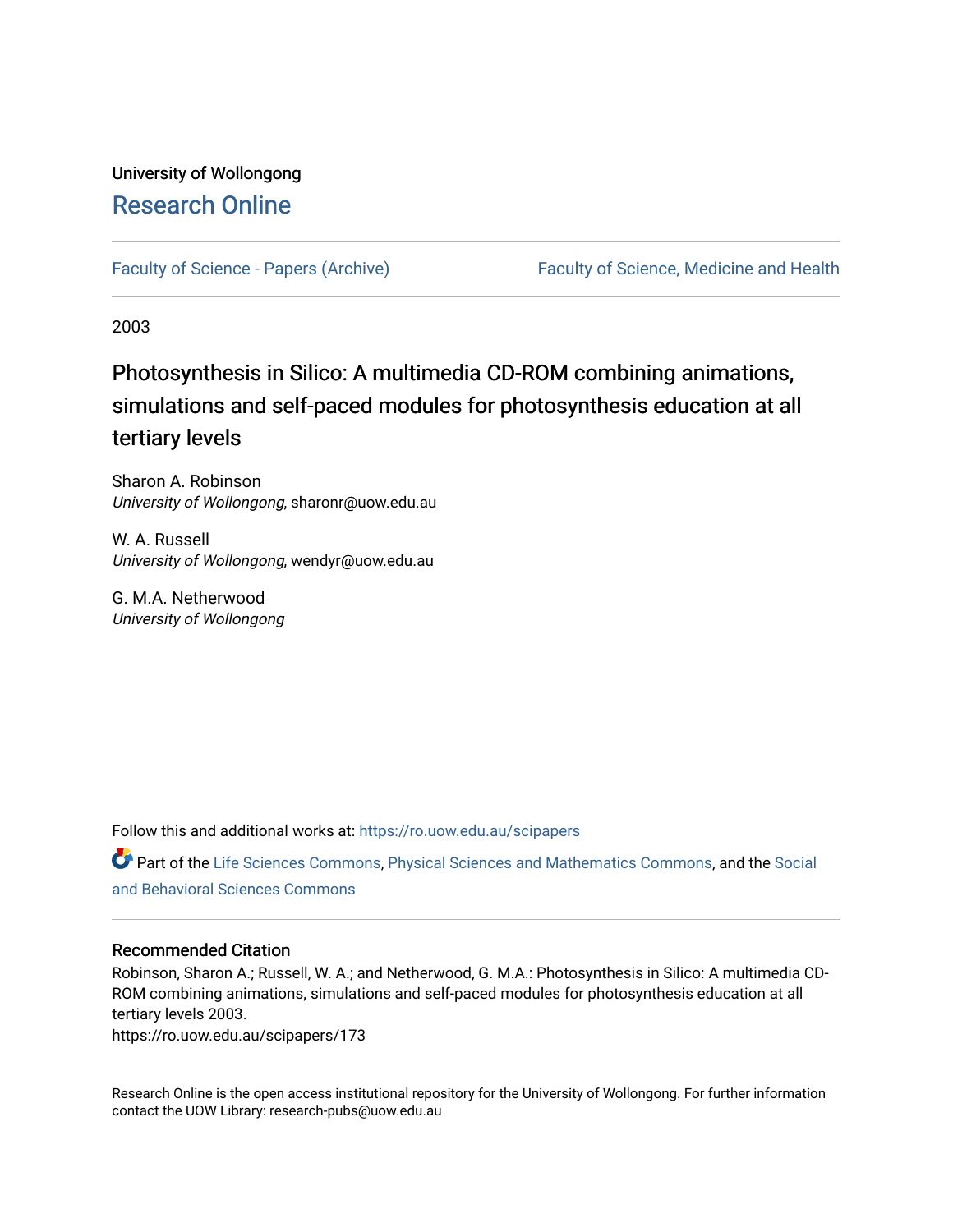## Photosynthesis in Silico: A multimedia CD-ROM combining animations, simulations and self-paced modules for photosynthesis education at all tertiary levels

## **Abstract**

Photosynthesis is a vital component of any undergraduate biology course. Despite its central importance in providing biochemical energy, fixed carbon and oxygen for all life on Earth, it remains an area which students find uninteresting and difficult to comprehend. This difficulty is compounded by problems with laboratory equipment for practical classes, which tends to be either expensive and complex, or simple and unreliable, making it extremely difficult to provide effective, hands-on teaching of photosynthesis to the large class sizes in undergraduate biology courses. A set of interactive, multimedia modules have been combined on a CD-ROM, which provides a new approach to university teaching of photosynthesis. Features include animations of the photosynthetic electron transport process, serving both as an introduction to experimental exercises and as stand-alone material for use in undergraduate lectures or tutorials, and simulated experimental models of photosynthetic gas exchange and chlorophyll fluorescence which can be used either as stand-alone packages or, where equipment is available, to supplement and enrich a laboratory demonstration/experiment. These provide students with access to the latest experimental techniques and theory, providing an experience and knowledge base that facilitates understanding of the subject in greater depth.

## **Disciplines**

Life Sciences | Physical Sciences and Mathematics | Social and Behavioral Sciences

## Publication Details

This article was originally published as Robinson, SA, Russell, W and Netherwood, A, Photosynthesis in Silico: A multimedia CD-ROM combining animations, simulations and self-paced modules for photosynthesis education at all tertiary levels, CAL-laborate, 10, June 2003. Original article available [here](http://science.uniserve.edu.au/pubs/callab/vol10/).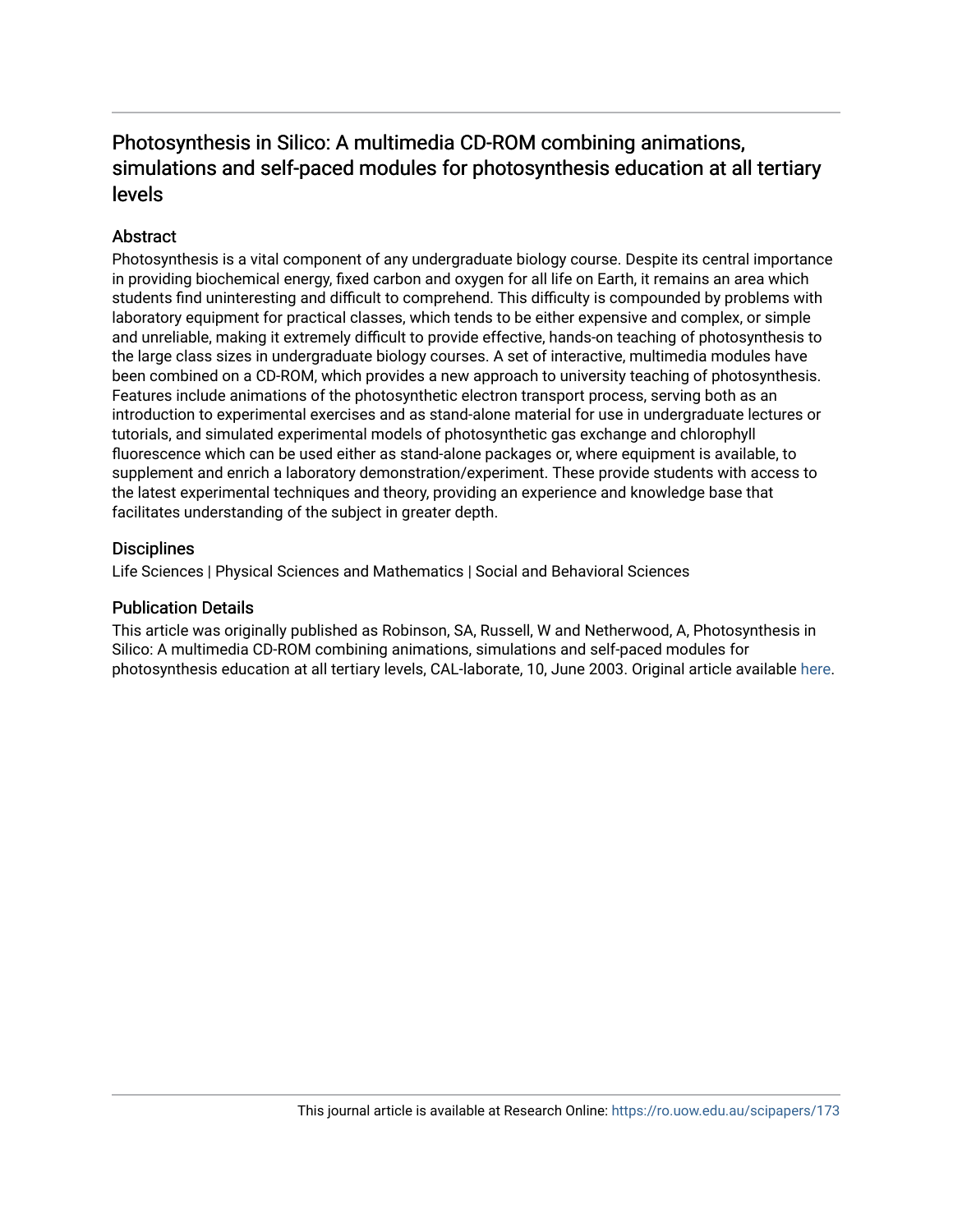

### **Photosynthesis** *in Silico***: A multimedia CD-ROM combining animations, simulations and self-paced modules for photosynthesis education at all tertiary levels**

*Sharon A. Robinson, Wendy Russell and Andrew Netherwood*

*Department of Biological Sciences, University of Wollongong, Wollongong, NSW 2522, Australia*

#### **Introduction**

Photosynthesis is a vital component of any undergraduate biology course. Despite its central importance in providing biochemical energy, fixed carbon and oxygen for all life on Earth, it remains an area which students find uninteresting and difficult to comprehend. This difficulty is compounded by problems with laboratory equipment for practical classes, which tends to be either expensive and complex, or simple and unreliable, making it extremely difficult to provide effective, hands-on teaching of photosynthesis to the large class sizes in undergraduate biology courses.

A set of interactive, multimedia modules have been combined on a CD-ROM, which provides a new approach to university teaching of photosynthesis. Features include animations of the photosynthetic electron transport process, serving both as an introduction to experimental exercises and as stand-alone material for use in undergraduate lectures or tutorials, and simulated experimental models of photosynthetic gas exchange and chlorophyll fluorescence which can be used either as stand-alone packages or, where equipment is available, to supplement and enrich a laboratory demonstration/experiment. These provide students with access to the latest experimental techniques and theory, providing an experience and knowledge base that facilitates understanding of the subject in greater depth.

#### **The challenges of photosynthesis education**

Photosynthesis raises a number of challenges for teachers. Plant science is, in general, under-represented in high school and undergraduate courses (Hershey 1992), and often receives a poor response, especially from students enrolled in biomedical type courses (who cry 'plants are boring'). Aware of the central role of this process in biology, teachers struggle, nevertheless, to promote the relevance and importance of photosynthesis to their students. Photosynthesis is also a conceptually difficult topic, which spans several disciplines (biophysics, biochemistry, ecophysiology) and organisational levels (molecules, cells, organisms, ecosystems). Because of these problems of relevance and difficulty, major misconceptions often persist in students' understanding of photosynthesis. In addition to these major misconceptions, students may become familiar with words and descriptions of processes such as electron transport, light harvesting, oxygen evolution and carbon fixation, but may have only a very shallow, and in some cases, flawed understanding of what these processes really are. Although they may be able to develop these concepts sufficiently to pass examinations at lower educational levels, their 'literacy' in this area is likely to remain at a low level (Uno and Bybee 1994), and they may have to 'unlearn' and relearn this material at higher levels, as flaws in their understanding begin to compromise their progress in this area.

There is clearly a need for new teaching materials and approaches that present photosynthesis in all its complexity, but in a way that stimulates the interest and excitement of students, and promotes deep and accurate understanding. Multimedia has the potential, in combining written and spoken word with dynamic pictures and models, to bring abstract concepts and invisible objects and processes to life, and to do so in a flexible and reliable way which increases retention and learning (Moore and Miller 1996). This paper presents a new teaching aid that uses multimedia to enhance teaching and learning of the light reactions of photosynthesis.

#### **Content of the CD-ROM**

The CD-ROM is designed as a series of five modules (Table 1). Modules 1 and 5 contain four experimental scenarios, in which students conduct simulated experimental procedures, and collect and analyze data. These require virtually the same level of involvement and understanding from students as the experiments they simulate, while ensuring that a consistent practical outcome is achievable by all students, even in large classes, and that theoretical aspects are not obscured because of technical problems. Modules 2-4 (Table 1) cover theory in areas at the forefront of research that are not well described in the available texts, are conceptually difficulty for students and/or are better illustrated through animation. Animations and dynamic links between text and figures make the modules attractive and visually stimulating, and also clarify and reinforce concepts. All modules include an extensive, up-to-date list of references. The modules are all interactive, providing flexibility to students in the pace, depth, and sequence in which they complete material in the modules, in or out of class time.

| Module #       | Topic                                                                 | Target audience* |
|----------------|-----------------------------------------------------------------------|------------------|
| 1              | Oxygen evolution by <i>Egeria</i> (2 modules)                         |                  |
|                | a) Effect of light quality on photosynthesis                          | 1st Year         |
|                | b) Effect of light quantity on photosynthesis in sun and shade leaves | 2nd Year         |
| 2              | Plant adaptations to sun and shade                                    | 2nd Year         |
| 3              | The photosynthetic electron transport chain                           | 2nd Year         |
| $\overline{4}$ | How do plants cope with excess light?                                 | 3rd Year         |
| 5              | Measuring photosynthesis using chlorophyll fluorescence               | 3rd Year         |



#### **Module 1 - Oxygen evolution by** *Egeria*

The first part of this module was first designed to replace a first year practical within a biochemistry and cell biology course where students study the effects of light of different wavelengths on photosynthesis in the aquatic plant *Egeria*. The experiment is a very elegant demonstration of a key concept in photosynthesis but the practicality of running it in large introductory classes was a nightmare. The results were extremely unreliable, often the opposite to that expected and were a poor introduction to the complex process of photosynthesis. With practical classes of 80 students (400 total enrolment) the solution has been the production of a simulation to replace this practical. A screen shot is shown in Figure 1.

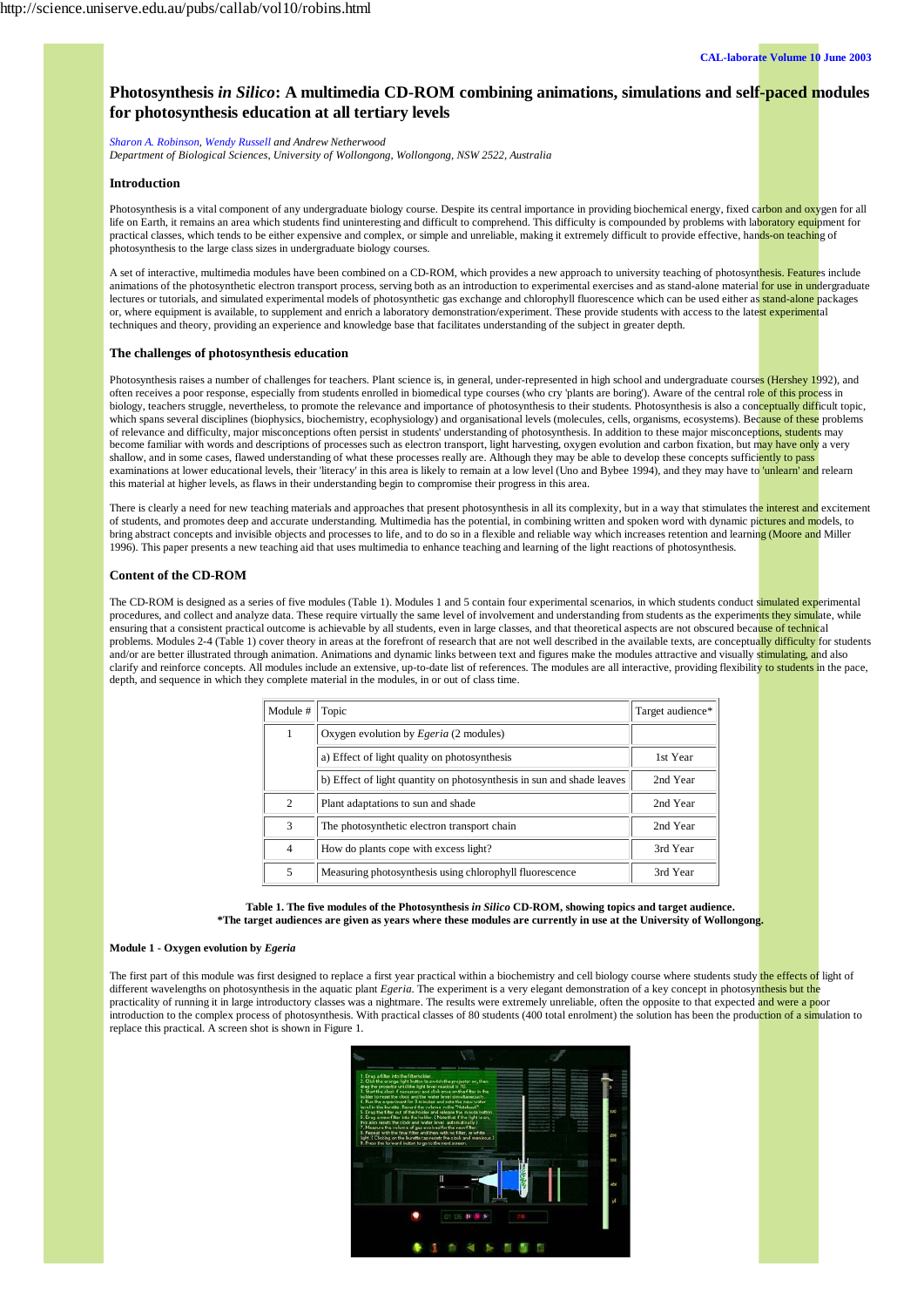#### **Figure 1. Screen shot of the O2 evolution by** *Egeria* **experimental simulation from Module 1a**

The second simulation in this module considers the effect of light quantity on the rate of O<sub>2</sub> evolution. Students can use plants collected from the surface of the pond (sun plants) or from deeper water (shade plants). By altering the amount of light incident on the plants, the students can investigate the light levels at which the photosynthetic rate is saturated and are introduced to the concept of light response curves. Since variation is built into the results students working in groups can **produce a set** of 'replicated' data from which they can calculate means and standard deviations. Module 2 contains complementary material for this second simulation, allowing students to understand the theoretical aspects of plant adaptation to various light levels.

#### **Module 3 - Photosynthetic electron transport animation**

One of the fundamental challenges of teaching in areas such as biochemistry and biophysics is that learning in these areas involves the comprehension of objects and processes that can't be seen or experienced. As scientists, we learn about things like proteins, membranes, electron transport and light harvesting from indirect observations, using measuring systems and analytical methodologies of various sorts. Knowledge about the nature of these invisible entities evolves, punctuated by controversy and consensus about the actual structures and the characteristics that define them. Regardless of the sophistication of our understanding, and its fit with empirical data, we visualise these objects and processes using imagination, models and metaphors. Our challenge in teaching is to communicate our vision of objects and processes in such a way that we generate understanding and excitement while avoiding misconception.

We have taken a biological process that is complex, conceptually difficult, and a traditional source of confusion and misunderstanding in the classroom. Photosynthetic electron transport, even more than respiratory electron transport, involves understanding of diverse areas, including photophysics, redox chemistry, enzymology and membrane biophysics. Even to set the stage, students must conceptualise the thylakoid membrane, protein complexes embedded in this membrane and electron transport components bound to these proteins. Add to this the dynamic, multi-step processes of light harvesting, electron transport, proton pumping, and photophosphorylation, and it is not surprising that this area is an educational challenge.

We have presented photosynthetic electron transport as a 4-dimensional animation (Figure 2), which combines up-to-date information about structure and function with attractive and exciting visual effects, which we hope will enhance understanding, interest and recall. The animation avoids over-simplification and shows features such as electron gating in PSII, the Q cycle of the cytochrome b6f complex, and the binding change mechanism of the ATP synthase (Figure 3). The entire chain is presented as four separate animations which students can explore at their own pace, with or without descriptive voice-over. The animations have been composed from a single panoramic view of the entire chain, and each animation, and the events associated with each protein complex, are clearly linked, so that connections and an integrated understanding of the chain can be gained. The animation is augmented by short descriptions of the complexes and electron transport components that can be viewed by students at any point as they work through the animations. There are also several introductory pages of text. In bringing together excellent graphic design expertise and software with the inside knowledge of active researchers in the area, the module presents an imaginative and sophisticated view of this key process to students at all levels of tertiary education.



**Figure 2. Screen shot of the photosynthetic electron transport chain, ATP synthase and Z-scheme from Module 3**





#### **Module 5 - Measuring photosynthesis using chlorophyll fluorescence**

A major aim of the whole project was to increase understanding of core photosynthetic principles in introductory level biology and to allow senior students to meaningfully interact with experimental simulations to facilitate understanding of equipment used in project work and in the wider world of scientific research. Module 5 is used to supplement a third year plant ecophysiology practical class where the students are introduced to techniques that they will use in a project later in the course. The module explains the theoretical basis underlying the use of chlorophyll fluorescence and also provides two experimental simulations where the students determine the effect of increasing light levels on photosynthetic electron transport rate or the induction of photosynthesis in a leaf. The fluorescence module is also very useful as an introduction to chlorophyll fluorescence for students entering postgraduate research projects. The fluorescence module has been successfully used at third year level for the past five years. Prior to its use, traditional delivery by lecture and practical to classes of up to 50 students was very unproductive. Testing of students (by examination and practical report writing) showed that the key concepts were poorly understood and students had difficulty relating to the practical objectives. Since the modules have been employed, student reports have demonstrated improved understanding of the basic concepts and in examinations, students are self selecting essay questions relating to this module which previously were avoided. The quality of the examination responses is also much improved. Over the past three years the mean mark for short answer questions containing material which was only covered in lectures was 43%, whereas with material that was fully supported by the modules, the mean increased significantly to 75% (Analysis of Variance,  $F_{2,136} = 11.89$ , P<0.0001). Module 4, which covers the response of plants to excess light stress, contains theoretical material to complement the fluorescence module.

#### **Conclusion**

This CD-ROM provides valuable resources for teaching the fascinating and fundamental process of photosynthesis. It can be used to augment lectures and tutorials; as an adjunct to experimental work, or as stand-alone, self-paced modules in practical classes; and as a flexibly delivered course component. A key outcome of the project is that it ensures a consistent practical outcome to all students, regardless of class size. In large practical classes, learning outcomes are affected by the quality of demonstration and the success of a particular experiment. This can result in variability within and between practical classes in any cohort. The great advantage of these experimental modules is that the practical outcome is determined by the programmers and although we have incorporated variation, as befits biological experimentation, it